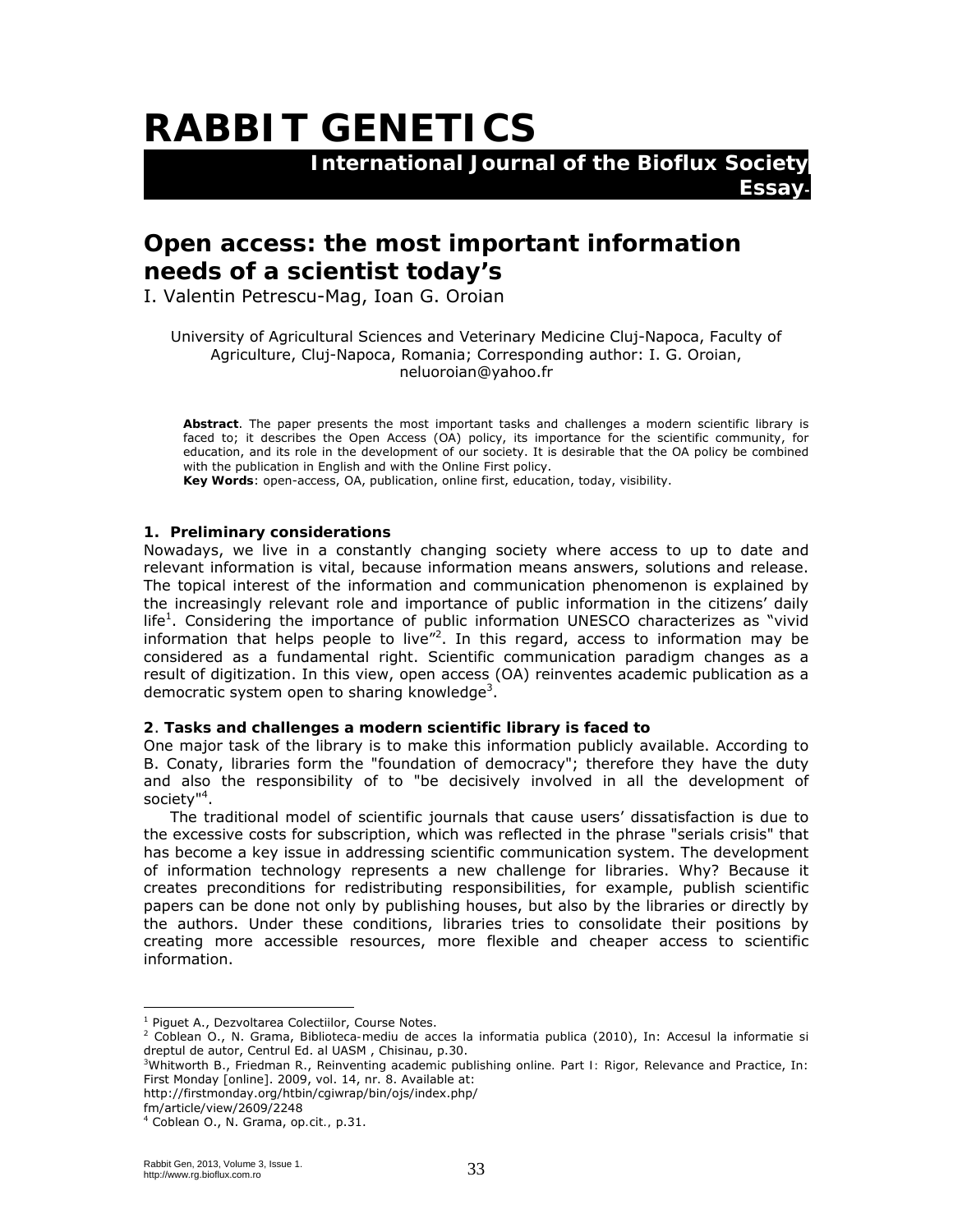Scientists need a communication system capable to help them to publish, to have access, to reuse and to evaluate the relevance and quality of information in an efficient way. These objectives can be best achieved through an interoperable system which integrates reviewed publication, open access to scientific information, long-term digital archiving and other components of the research process<sup>5</sup>.

Important for the future of any library is to philosophy the library. This philosophy is characterized by the statement: "We focus more on services<sup>6</sup>." According to this theory, the size and relevance of cultural-historical of existing funds not very interested, but it is significant measurable ability of the library to provide convenient access to information. Basically, traditional fund digitization of library and making them available through the internet is one of the most important tasks of scientific libraries. The OA system is one of the most important services libraries can offer.

#### **3. The Open Access: One viable solution**

According to Laakso et al<sup>7</sup>, in 2010, an estimated number of 191 000 OA articles were published in 4769 OA journals. Since 2000, the average OA yearly growth rate has been 18% for the number of journals and 30% for the number of articles. This can be contrasted to the reported 3.5% yearly volume increase in journal publishing in general. According to the same source, in 2009, the share of articles in OA journals, of all peer reviewed journal articles, reached 7.7%. Overall, the results of Laakso et al., showed a rapid growth in OA journal publishing over the last fifteen years. Based on the sampling results and qualitative data, they suggested a classification of OA history into three distinct periods: The Pioneering years (1993–1999), the Innovation years (2000–2004), and the Consolidation years (2005–2009).

A part of scientific literature in terms articles published is easy to find and open to public access for free. However, a large part of the published literature remains hidden from much of the target readers. There is a lot of taxonomic and zoological information in the close access literature which is relevant for conservation. There is a large amount of information in biomedical research which is important for both human and animal health. In the non**-**scholar environment, the access to primary scientific publications is actually quite limited, with costs of up to 35 US dollars per paper, or annual subscriptions to one journal often exceeding the sum of 1000 US dollars<sup>8</sup>. In applied fields, such as Parasitology, Aquaculture, or Biotechnology for instance, these issues concerning the access represent a very real and practical barrier to information flow and as a result, inhibit progress and development.

The most reputed journals in biomedical-agricultural fields or engineering contain useful information, case reports, treatments, ideas, and protocols that are not always available to major segments of the medical or agricultural community, both literally and figuratively. In the rare case where primary scientific literature is technically available to commercial producers, there is often a disconnection between authors and audience (Rhyne 2009). It is generally agreed that laboratory scale research is important and it is a primary source of cutting-edge technologies that it will, down the line, be appropriated for business. These lab**-**scale developments, however, are not always immediately applicable to commercial scale production without necessary tweaks in the process (Rhyne 2009). The understandable reluctance of scientists to give away intellectual property, coupled with the reluctance of commercial producers to adapt from of laboratory to commercial scales, create at best very slow progress that is further hampered by the logistical barriers to information access<sup>9</sup>.

The real OA publications tend to be the solution of these issues.

l

<sup>&</sup>lt;sup>5</sup> Turcanu N., *Accesul deschis-un nou model de comunicare stiintifica* (2010), In: Accesul la informatie si dreptul de autor, Centrul Ed. al UASM , Chisinau, p. 84

<sup>6</sup> Neubauer W., *Viitorul bibliotecilor stiintifice*, available at:

http://www.bcucluj.ro/bibliorev/arhiva/nr16/biblio1.html

<sup>7</sup> Laakso et al. (2011) The Development of Open Access Journal Publishing from 1993 to 2009.

<sup>&</sup>lt;sup>8</sup> Rhyne A. L., 2010. The importance of open access in technology transfer for marine ornamental aquaculture: The case of hobbyist-led breeding initiatives.

<sup>&</sup>lt;sup>9</sup> Brown S., 1999. Information exchange and captive breeding. Proceedings of Marine Ornamentals '99:

Collection, Culture, and Conservation, Waikaloa, Hawaii, November 16-19, 1999.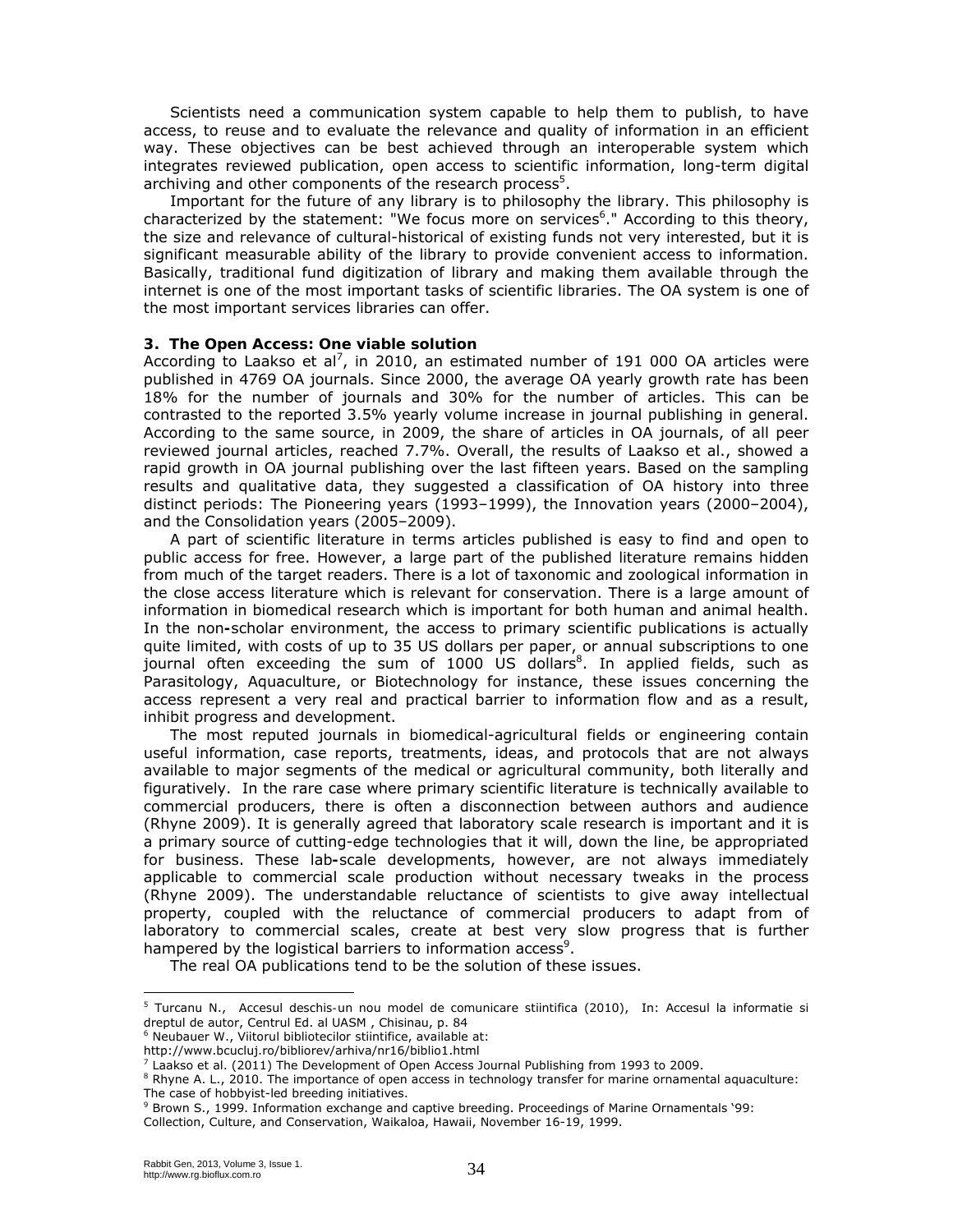The US Association of Research Libraries, ARL<sup>10</sup> interprets OA in various aspects:

- OA is a cost effective way of dissemination and use of information;
- OA functions within the current copyright legislative framework;
- OA is free for readers, but not for producers. Costs for producing publications in digital open access system are considered much lower than the production costs of printed literature;
- OA focuses on academic research and it implies peer review.

Open access journals are defined as journals that use a funding model that does not charge readers or their institutions for access to articles $^{11}$ . From the Budapest OA Initiative (2001) definition of OA, the open access represents the right of users to read, download, copy, distribute, print, search, or link to the full texts of these articles. Access to information is essential when we discuss about environmental or health sciences issues (mostly not**-**for**-**profit) and not about the commercial issues (e.g. patents in the field of biotechnology or IT).

Moreover, environmental issues should be regarded as related to educational ones. Having in view that free access to full text of a journal brings a higher number of citations, it can be considered beneficial to both publishers/authors, libraries and readers.

#### **3.1. Funded by people, open to people**

In 2008, European Commission launched an OA pilot in FP7; grant recipients in seven areas were required to: 1) deposit peer reviewed research articles or final manuscripts resulting from their FP7 projects into an online repository; 2) make their best efforts to ensure OA to these articles within either 6**-**12 months after publication.

"In order to become an increasingly competitive knowledge**-**based economy, Europe must not only improve the production of knowledge but also its dissemination and application. All research builds on former work, and depends on scientists' possibilities to access and share scientific publications and research data"... "With the advent of the digital age, the scientific community sees great opportunities for the electronic dissemination of research results. Open access has emerged as a possible way of improving access to and dissemination of publicly funded scientific information, in particular peer-reviewed scientific publications $12$ . "Easy and free access to the latest knowledge in strategic areas is crucial for EU research competitiveness,' commented Janez Potocnik, the EU's Science and Research Commissioner. This open access pilot is an important step towards achieving the 'fifth freedom', the free movement of knowledge amongst Member States, researchers, industry and the public at large. Beyond, it is a fair return to the public of research that is funded by EU money<sup>"13</sup>.

#### **3.2. English language in academic publications**

Why mainly English Language in research and publishing? "English is the universal language of science at this time in history. It is for this reason that Thomson Reuters focuses on journals that publish full text in English or at very least, the bibliographic information in English. There are many journals covered in Web of Science that publish only bibliographic information in English with full text in another language. However, going forward, it is clear that the journals most important to the international research community will publish full text in English"<sup>14</sup>. Even it is the most important entity in scientific literature evaluation, Thomson Scientific (*sensu* Web of Science) is not the only one that suggests English as the most appropriate language for editing and publication (see Scopus Elsevier, EBSCOhost, Index Copernicus, Zoological Record, Biosis, CABI, Pubmed/Medline etc). The most important scientific publications of the world are those indexed by ISI Web of Knowledge platform (including Web of Science, but several other databases also) and those indexed by Scopus Elsevier (a new, but comprehensive and

 $\overline{a}$ 

<sup>&</sup>lt;sup>10</sup> The US Association of Research Libraries, ARL, Framing the issue: Open access, (2004) available at: http://www.arl.org/bm~doc/framing\_issue\_may04.pdf

<sup>&</sup>lt;sup>11</sup> DOAJ www.doaj.org<br><sup>12</sup> http://ec.europa.eu/research/science-society/scientific\_information<br><sup>13</sup> CORDIS, www.cordis.lu<br><sup>14</sup> Thomson Reuters http://thomsonreuters.com/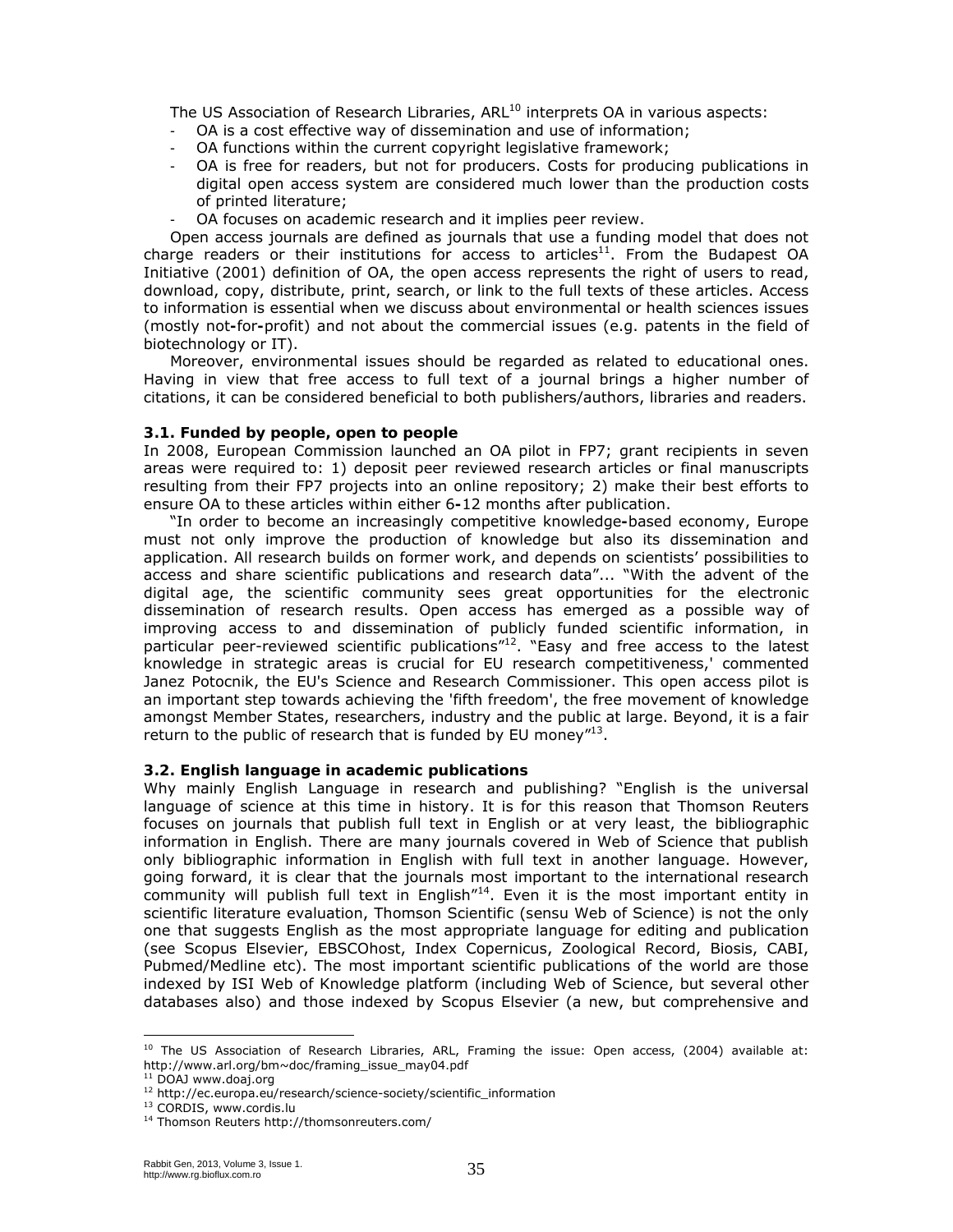very objective database for citation literature). Some of these journals are international, while others target a rather regional audience.

#### **3.3. OA: Benefits for all**

Quality and impact of the scientific literature are the key points of an efficient dissemination of scientific results, ideas, new technologies and, consequently, they are among the most important driving forces in development and evolution of the human society.

Although debatable, both European Union Framework Programme's experts and other experts (eg. NIH-USA, CNRC-Canada, CSHRP-Canada, JREC-IN-Japan, and Australian Research Council) measure the value of publications such as impact indices, or other journal metrics, when they evaluate the result indicators of funded research projects. Having in view that OA to full text of a journal brings a higher number of citations, it can be considered beneficial to both publishers/librarians (higher impact indices/more visitors, customers) and to their readers (more information available).

### **3.4. OA and Online First policy**

Online first policy makes possible a faster publication process and thus, on one hand, a higher chance for authors to be cited sooner and, on the other hand, an opportunity for the reader to use earlier the in press information. Online early publication of an article, corroborated with open access publication in English, offer the authors the chance to report, as soon as possible, important information obtained or discovered, and also to penetrate effectively the audience.

Many times in history a discovery was almost simultaneously reported by different scientists or teams of researchers<sup>15</sup>. There are many known examples of discoveries assigned not to their real discoverers, but to authors who published first the results. In other cases, the poorer visibility of a journal or the language of publication detracted the merit of great scientists. This is the case of Nicolae Paulescu, the real discoverer of insuline $16$ .

Nowadays, "search and compare" tools, comprehensive platforms of scientific literature, availability of different citation databases or libraries and online publication allow an accurate evaluation and award of scientific merit. Yet, not all the high ranking journals have online available version and only a part of them allow the OA to their online version.

#### **3.5. OA and education**

Access to information is essential when we discuss about environmental issues (e.g. risk assessments, conservation) or health science issues (e.g. parasitology, hygiene and so on). Moreover, environmental and health problems should be regarded as related to educational ones. This open access behavior of scholarly publishers would be benefic for the educational process.

Because:

- $\Rightarrow$  Scientific literature increasingly gets an interdisciplinary character, becoming more expensive at national and global level, and digitization and modern technology impose license restrictions;
- $\Rightarrow$  Amount of potentially relevant information has increased dramatically in the last 10-15 years in all scientific areas;
- $\Rightarrow$  Both supply and demand for use of information online has increased dramatically in the last seven or eight years. Regarding the monographic literature, "digitalization" is not so advanced. However, developments in the last three to five years indicate text books, dictionaries and other reference

l

<sup>&</sup>lt;sup>15</sup> see "Paulesco and the Isolation of Insulin", Murray, 1971 16 Recherches sur le rôle du pancréas dans l'assimilation nutritive, Paulescu, 1921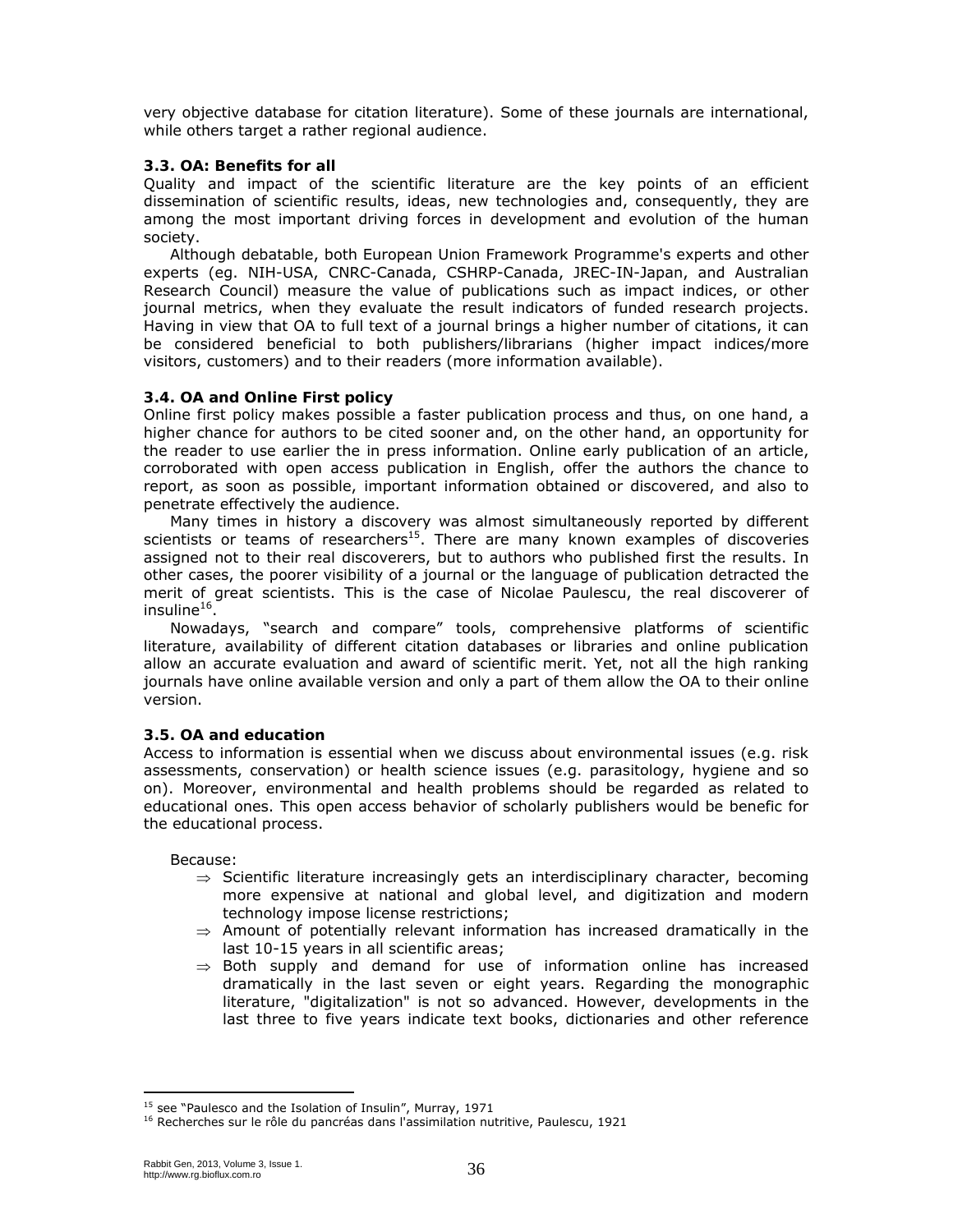works that the digitalization process will follow a path more or less similar to that of scientific journals<sup>17</sup>;

- $\Rightarrow$  Science has changed dramatically over the past 10-15 years, indicating the influence of several factors separately. Therefore, the time factor plays a more important role than in the past.
- $\Rightarrow$  To improve access to old information, which is often difficult to use, there are projects aimed at digitizing the texts and put into "Open Access". These projects not only refer to funds of old books, important, appeared before 1850, but also ordinary literature, edited by around 1920.

Open Acces (OA) is a possible answer to these challenges. The OA phenomenon<sup>18</sup> started from beliefs that academic research and those financed from public funds should be freely accessible, especially with the spread of technology information and communication technologies (ICT) and with the Internet<sup>19</sup>.

Reasons for the OA acceptance by researchers, scientists have been examined in by A. Swan and S. Brown<sup>20</sup>. The study shows some important reasons for promoting research results through OA models:

- to highlight alternative means of free access to scientific journals regarding up to date information;
- to familiarize the authors with new dissemination and access chanels for scientific research;
- to provide alternative sources that increase visibility and the impact of scientific researches etc.

#### **4. Conclusions**

Access to information is a fundamental concept of a free society, democracy and the right of access to information is recognized in all international human rights instruments. Thus, it is necessary to develop an institutional OA policy for academic and scientific libraries because libraries are an important link in the process of scientific communication. For libraries OP brings many advantages, such as: solves the problem of price crisis of scientific journals; librarians help users to find information they need, regardless of the limits set for library collections budget; university librarians help faculties and staff to increase scientific impact of the papers, thereby contributing to increase the rating of universities.

#### **5. References**

Brown S., 1999 Information exchange and captive breeding. Proceedings of Marine Ornamentals '99: Collection, Culture, and Conservation, Waikaloa, Hawaii, November 16-19, 1999.

Coblean O., Grama N., 2010 Biblioteca-mediu de acces la informatia publica. In: Accesul la informatie si dreptul de autor, Centrul Ed. al UASM, Chisinau.

CORDIS, www.cordis.lu

DOAJ, www.doaj.org

 $17$  Scientific publisher Springer, considered to be the largest publisher of books in the world, currently offers more than 27,000 electronic books: http://www.springer.com/e-content/ebooks?SGWID=0-40791-12-284999- 0.

<sup>&</sup>lt;sup>18</sup>In 1994 Stevan Harnad, in the discussion on the topic "electronic journals", launched an appeal, which invites scholars to create archives of their publications and place them on the Internet in open access. This served as the starting address for Open Access movement. The main idea of this initiative is that the scientific information that scientists are willing to give it free to scietific community must be placed in internet network for open

access.<br><sup>19</sup> Turcanu N., op.cit., p.39

<sup>&</sup>lt;sup>20</sup> Swan, A. Open access self-archiving: An author study. JISC Technical Report [online] / A.Swan and S. Brown; Key Perspectives, Inc. Cornwall, 2005.

Available at: http://www.jisc.ac.uk/uploaded\_documents/Open%20Access%20Self%20Archivingan%20author%20study.pdf.